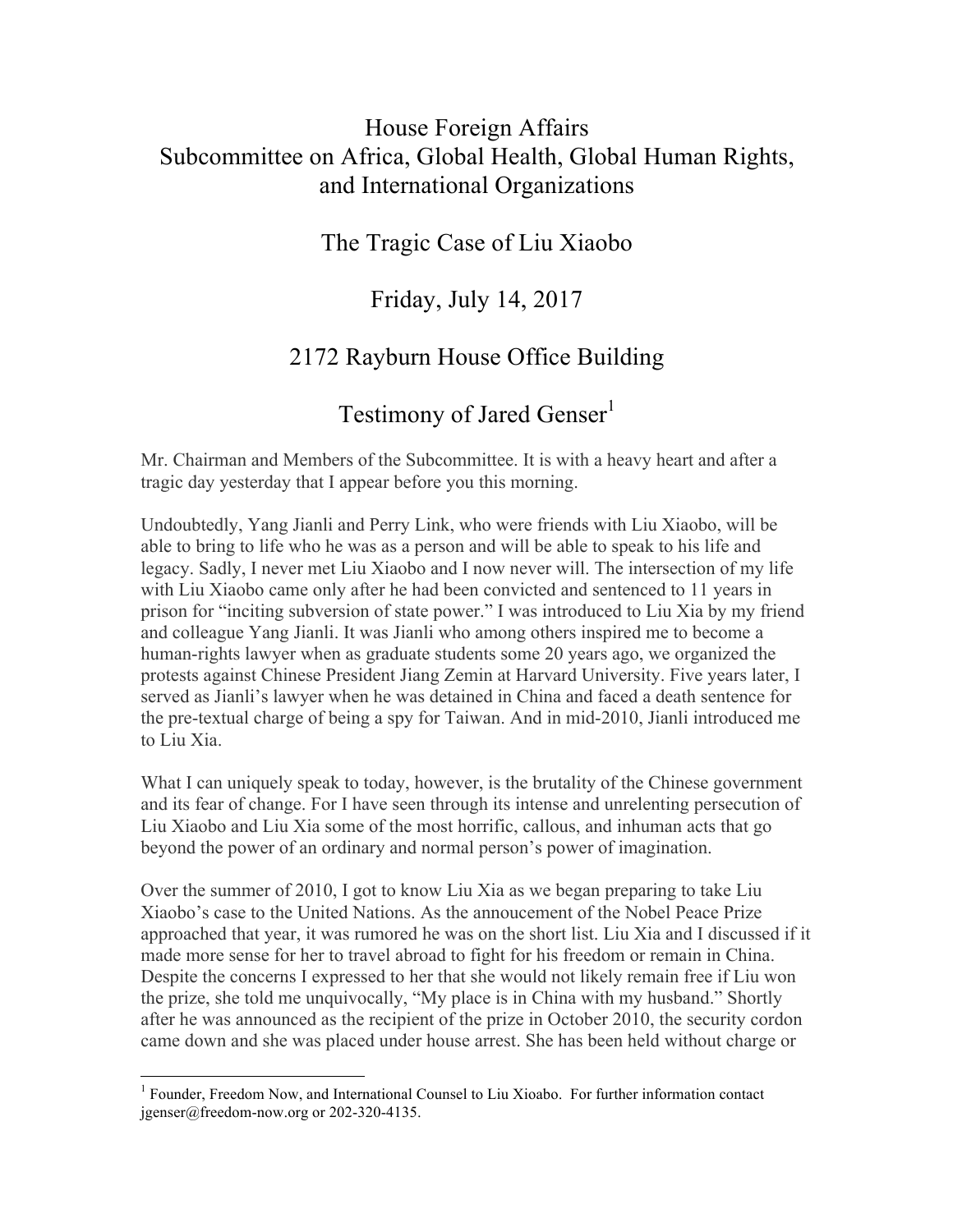trial ever since. I had the tremendous privilege and honor to represent the Lius in Oslo and sit in the front row as the prize was presented to the empty chair. But I knew on the day the Prize was awarded that getting them both out would be a virtually impossible challenge.

For myself, while I expected her ability to communicate or travel to be restricted, I never could have imagine how much the Chinese government would punish Liu Xia for the crime of being married to her husband. She was held in a one-bedroom apartment in Beijing, one of the most populous cities in the world, for the first several years virtually *incommunicado*, with a security guard posted outside her door and security at the front of the building to turn people away. She had no telephone, no Internet access, and was only able to see her parents once a month and was taken to visit Liu Xiaobo once a month. She suffered severe depression and had a heart attack. On a handful of occasions journalists broke through the security cordon and captured brief images of her, clearly in intense agony. To punish her for these incidents, the Chinese government prosecuted her brother Liu Hui on bogus economic crimes charges and sentenced him to 11 years in prison. He served some two years in jail. She was captured by one journalist as she was taken to his trial crying out "Tell the world I'm not free." In her latter years under house arrest and with her own health deteriorating rapidly, she was able to be in touch with a very small number of friends. But the pressure on her was unrelenting.

We don't know anything – anything at all – about how Liu Xiaobo has been treated in prison. The last time he said anything that was reported publicly was when he was sentenced to prison in December 2009. All we know is that he was held in extended solitary confinement throughout this time, which constitutes torture under international law, we know that Liu Xia was able to visit him monthly, and we know that the Chinese government, with all of its resources so neglected his medical care that it had no idea he had liver cancer until it had reached Stage 4 and was terminal.

As the Lius' counsel, I fought their cases aggressively in every forum that I could find. We took their cases to the UN Working Group on Arbitrary Detention. In response to our submission, the Chinese government remarked regarding Liu Xia about her Kafka-esque existence she was "under no legal restriction." That was, perhaps, literally true. She has been held illegally, without charge or trial, for almost seven years. The UN found that they were both being held arbitrarily and in violation of international law. We secured a letter from 134 Nobel Laureates urging President Xi to let them go and that was joined by 450,000 people whose petitions were delivered to a half-dozen Chinese embassies. And we published countless opeds, testified before parliaments, held candlelight vigils, and did everything possible to persuade governments around the world to act.

In the last few weeks, we have seen President Xi and the Chinese government at its worst. First, the Lius were pressured not to tell anyone about Liu Xiaobo's cancer diagnosis. Second, when they were able to make it public, they were held virtually *incommunicado* at the hospital. Third, the Chinese government flagrantly lied about his conditions to the international community to justify him not being able to travel abroad for medical treatment. Fourth, after an American and German doctor found he would